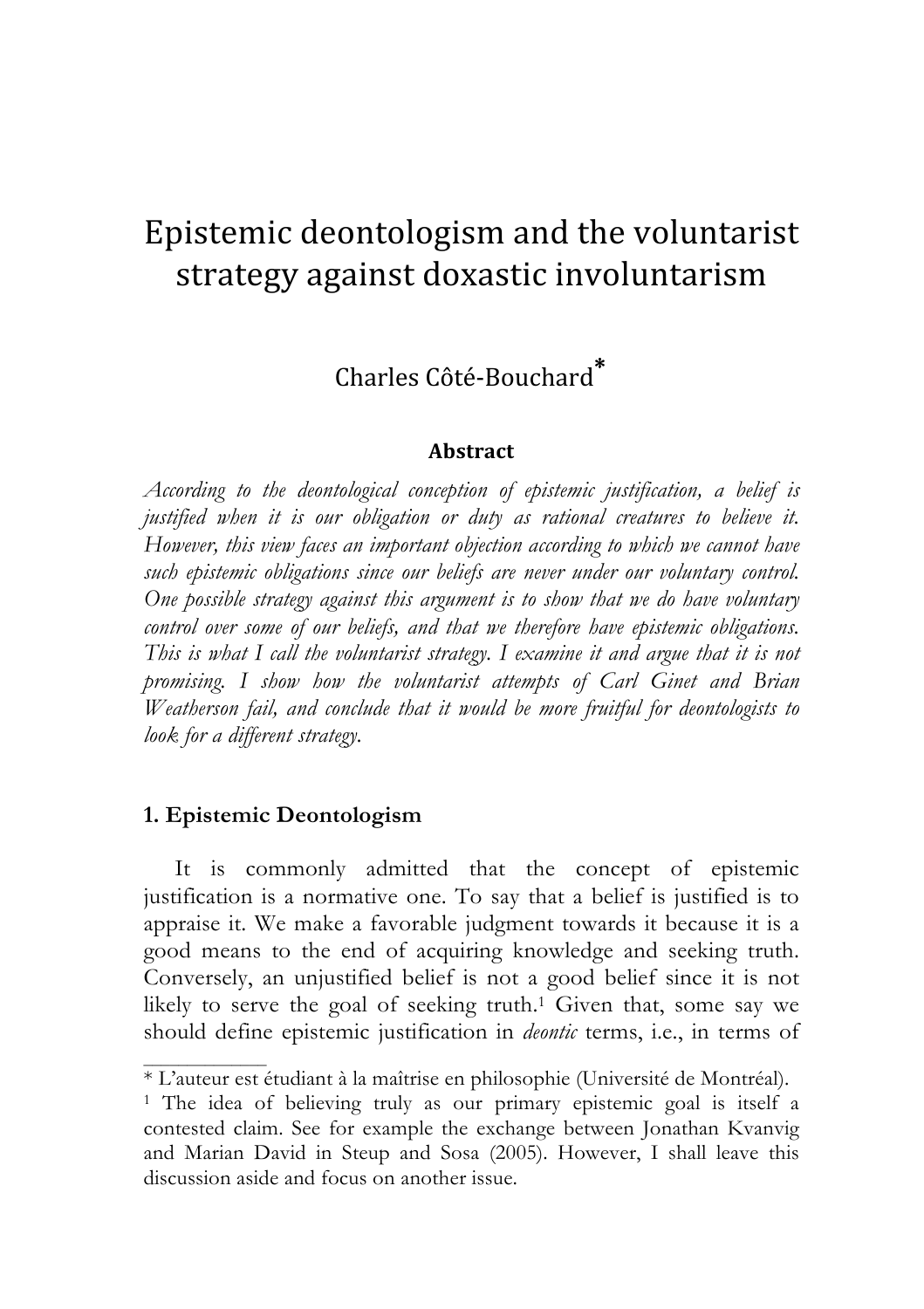'duty', 'obligation', 'permission', 'responsibility', 'praiseworthiness', 'requirement', etc. Laurence BonJour for example writes:

the concept of epistemic justification is fundamentally a normative concept. It has to do with what one has a duty or obligation to do, from an epistemic or intellectual standpoint. As Chisholm suggests, one's purely intellectual duty is to accept beliefs that are true, or likely to be true, and reject beliefs that are false, or likely to be false. To accept beliefs on some other basis is to violate one's epistemic duty – to be, *epistemically irresponsible* – even though such acceptance might be desirable or even mandatory from some other, nonepistemic standpoint. (BonJour 1980, 55)

I shall call this view *deontologism* and its proponents *deontologists*. As Matthias Steup defines it, deontologism is the claim that, "S is justified in believing  $p$  if and only if S believes  $p$  and it is not S's duty to refrain from believing *p*." (Steup 1996, 74) In other words, when a belief is justified, it means that believing it is 'responsible', 'praiseworthy', 'permitted' and even 'required'. It is an epistemic 'duty' or 'obligation' given our goal, as rational creatures, of seeking knowledge and truth.

2 BonJour's case against externalism about justification (BonJour 1980) is a good example of a deontological use of the concept of epistemic justification. BonJour claims, roughly, that externalism violates a deep intuition that we have concerning justification, namely, that it does not seem possible for a person to accept a belief irrationally (irresponsibly), and still be epistemically justified. He gives a series of examples in which an agent believes *p* despite having far better reasons for believing  $\neg p$ . The thing is that in these examples, *p* is in fact true. The reasons available to the agents are simply misleading. But since they did not take their reasons into account, they ended up having true beliefs. BonJour's claim is that, even if they are true, these beliefs are not justified since they were formed 'irresponsibly' or 'irrationally'. Being epistemically responsible implies taking reasons into consideration. It is our duty to do so because it is the best way to achieve the goal of acquiring knowledge and truth.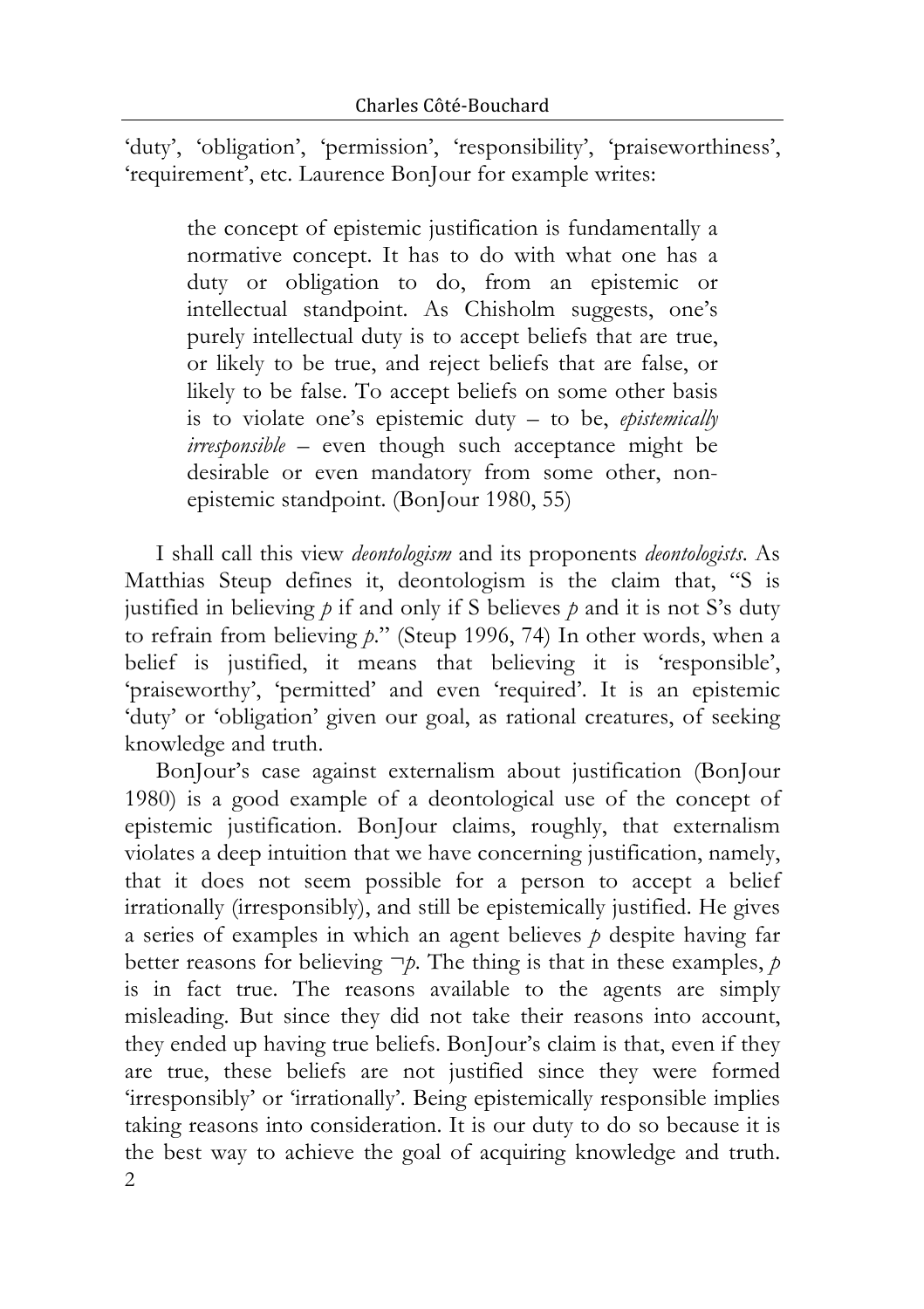This is not to say that our duty *consists* in acquiring true beliefs. Such beliefs are only our end from an intellectual standpoint. Our obligation consists rather in employing the best method for achieving that goal, and this method is to believe what we have most reasons to believe. This means that in some cases in which we only have access to very misleading evidence, it will be our duty to believe something false. This is the case of the protagonists in BonJour's cases. They are irresponsible and blameworthy because they fail to take their reasons into consideration.

Such a deontic construal of epistemic justification has a certain intuitive plausibility. As William P. Alston writes, it is reflected in our ordinary epistemic talk:

There are many locutions that encourage us to think of believing as subject to requirement, prohibition, and permission. We say "You shouldn't have supposed so readily that he wouldn't come through", "You have no right to assume that", "I had every right to think that she was honest", "I ought to have given him the benefit of the doubt", and "You shouldn't jump to conclusions". (Alston 1988, 260)

However, despite its intuitive appeal, deontologism is not immune to objections. One of them is what I shall call the *argument from doxastic involuntarism*.

# **2. The Argument from Doxastic Involuntarism**

According to deontologism, we have epistemic obligations. We have, as rational beings, the responsibility to believe certain things. If we fail to believe what we ought to, then we are blameworthy. The use of concepts such as obligations, blame and responsibility suggests a close connection between epistemology and ethics. Roderick Chisholm – a prominent contemporary deontologist – explicitly recognizes this connection. As Roderick Firth writes about Chisholm: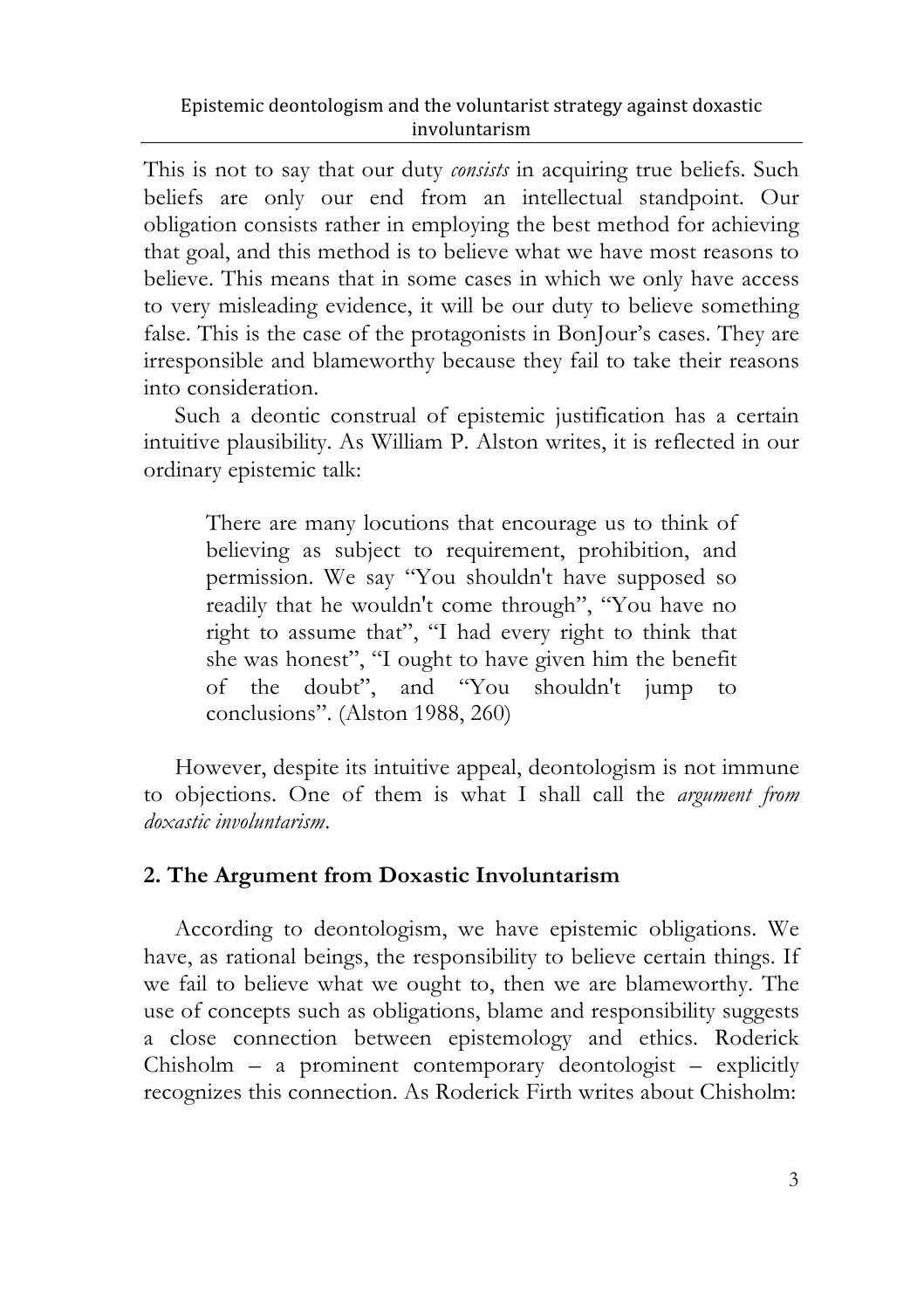The chief problems of perception are conceived by Chisholm, in the traditional way, to be problems concerning the *justification* of perceptual judgments. **[**…] For Chisholm, however, all such questions are questions of ethics, for to ask whether a judgment is justified, or whether we have adequate evidence for it, is simply to ask whether it is worthy of our belief. Epistemology is thus to be construed, in large part, as the ethics of belief. (Firth 1959, 493-294)

This idea of a close relationship between ethics and epistemic justification is getting more and more attention on the ethics side as well. Terence Cuneo (Cuneo 2007) recently made a case for it in order to defend the existence of independent moral facts. According to him, moral and epistemic requirements are deeply similar. Some obligations – like that of treating the testimony of others with sufficient care and attention – even seem to be both moral and epistemic. (Cuneo 2007, 80) Thus according to him, "there are close parallels between moral and epistemic facts – so close in fact, that the moral and epistemic domains are helpfully viewed as overlapping and interpenetrating in various ways." (Cuneo 2007, 88)

4 However, if we accept this similarity, then we have to accept another similarity that turns out to be problematic for deontologism. Take a fairly uncontroversial moral obligation such as that of not hurting people for fun. Suppose I *voluntarily* step on the foot of an old lady for fun. I could refrain from doing it but I do it anyway. I just want to hurt her. Moral luck and free will considerations aside, it seems right in that context to blame me for that action because I was responsible for doing it. I could have done otherwise. Alternatively, suppose one of my friends pushes me and causes me to step on the old lady's foot. I still hurt her. But this time, it was *involuntary*. I am clearly not responsible for what happened because I had no control over the event. For that reason, it does not seem right to blame me. It seems then that I cannot be blamed and held responsible for something I could not refrain from doing. This derives from Kant's famous principle that 'ought' implies 'can' (OC). Sharon Ryan states the principle as follows: "If person *S* has an obligation to do *A* at time *t*, then *S* is able to do *A* voluntarily at  $t^{\prime}$  (Ryan 2003, 49). In the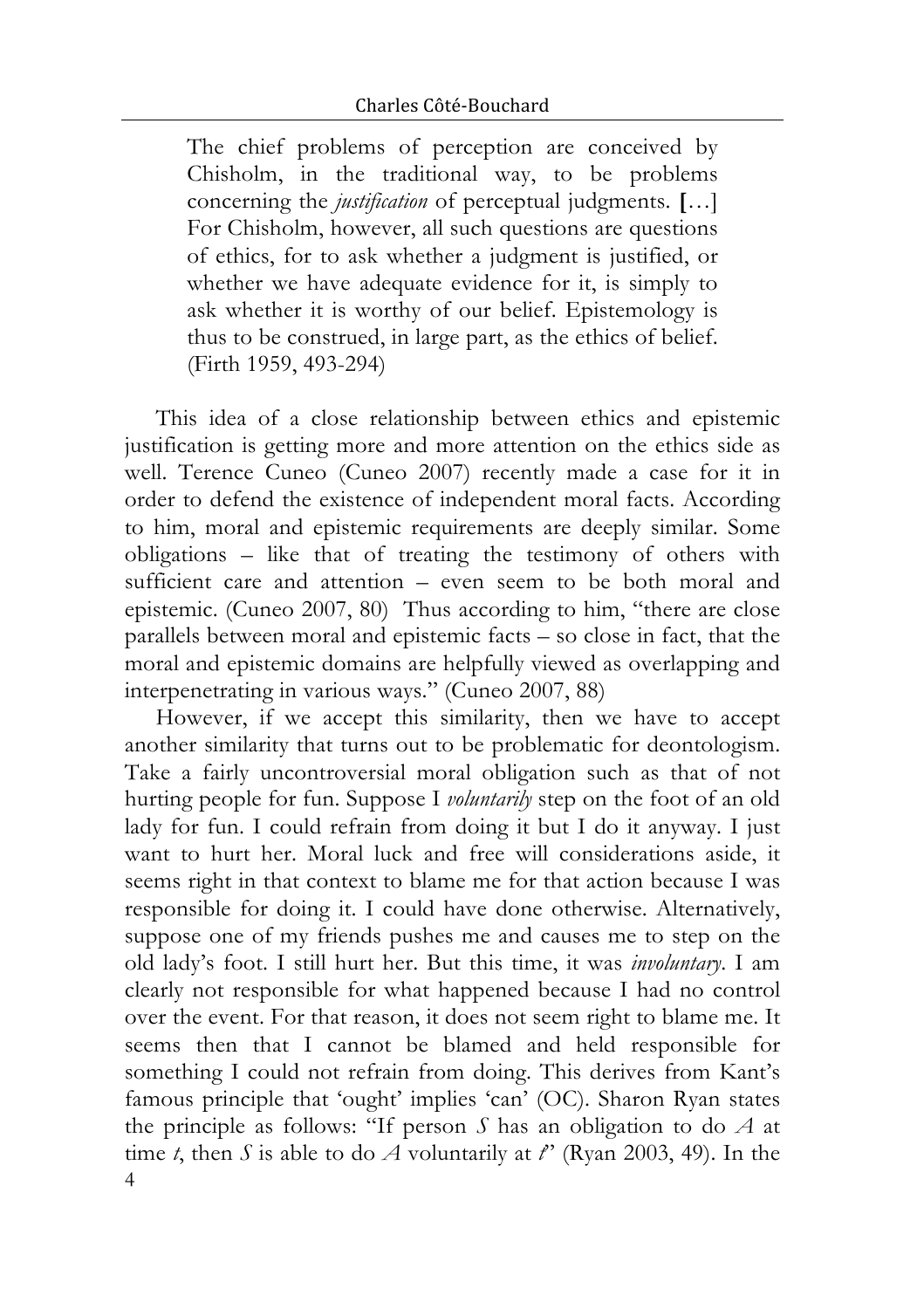latter example, I did not violate the moral ought of refraining from hurting innocent people since I could not refrain from doing it at that time. My friend pushed me so I had no voluntary control over the event. Hence I cannot be blamed for it.

Back to epistemology, if we agree with deontologism and define epistemic justification in terms of obligations and responsibility, then OC applies there too. Epistemic obligations are still obligations, viz., obligations to *believe* certain things. So following OC, if we have an epistemic obligation to believe *p* at time *t*, then we are able to believe *p* voluntarily at *t*. Therefore, just as I cannot be blamed for stepping on the lady's foot in the latter case, it seems that I cannot be blamed for believing something I could not refrain from believing. Steup labels this the *voluntariness principle*: "If my believing *p* is involuntary, then I can't have an epistemic duty to believe *p* nor an epistemic duty to refrain from believing *p*." (Steup 1996, 75)

The plausibility of this principle has led many philosophers such as William P. Alston (Alston 1985, 1988) and Alvin Plantinga (Plantinga 1993) to raise an important objection against deontologism. As Richard Feldman writes: "A central problem that both Plantinga and Alston find with deontological judgments about beliefs is that they presuppose that we have voluntary control over what we believe. Yet reflection on our mental lives suggests that we have no such control." (Feldman 2001, 78) According to these authors, the voluntariness principle is true. But the problem is that our beliefs are never under our voluntary control. Believing something seems to be always involuntary. All cases of believing look analogous to the second old lady case. I shall refer to the thesis that we do not have voluntary control over any of our beliefs as *doxastic involuntarism*. But if doxastic involuntarism and the voluntariness principle are both true, then we do not have any epistemic obligations, and deontologism is thus false. Here is a schematic formulation of this argument in the terms of Ryan's OC and Steup's voluntariness principle. I shall label it 'ADI', i.e., the *argument from doxastic involuntarism*:

(1) If we have any epistemic duties, then our beliefs must sometimes be under our voluntary control.

(2) Our beliefs are never under our voluntary control.

(3) We do not have any epistemic duties.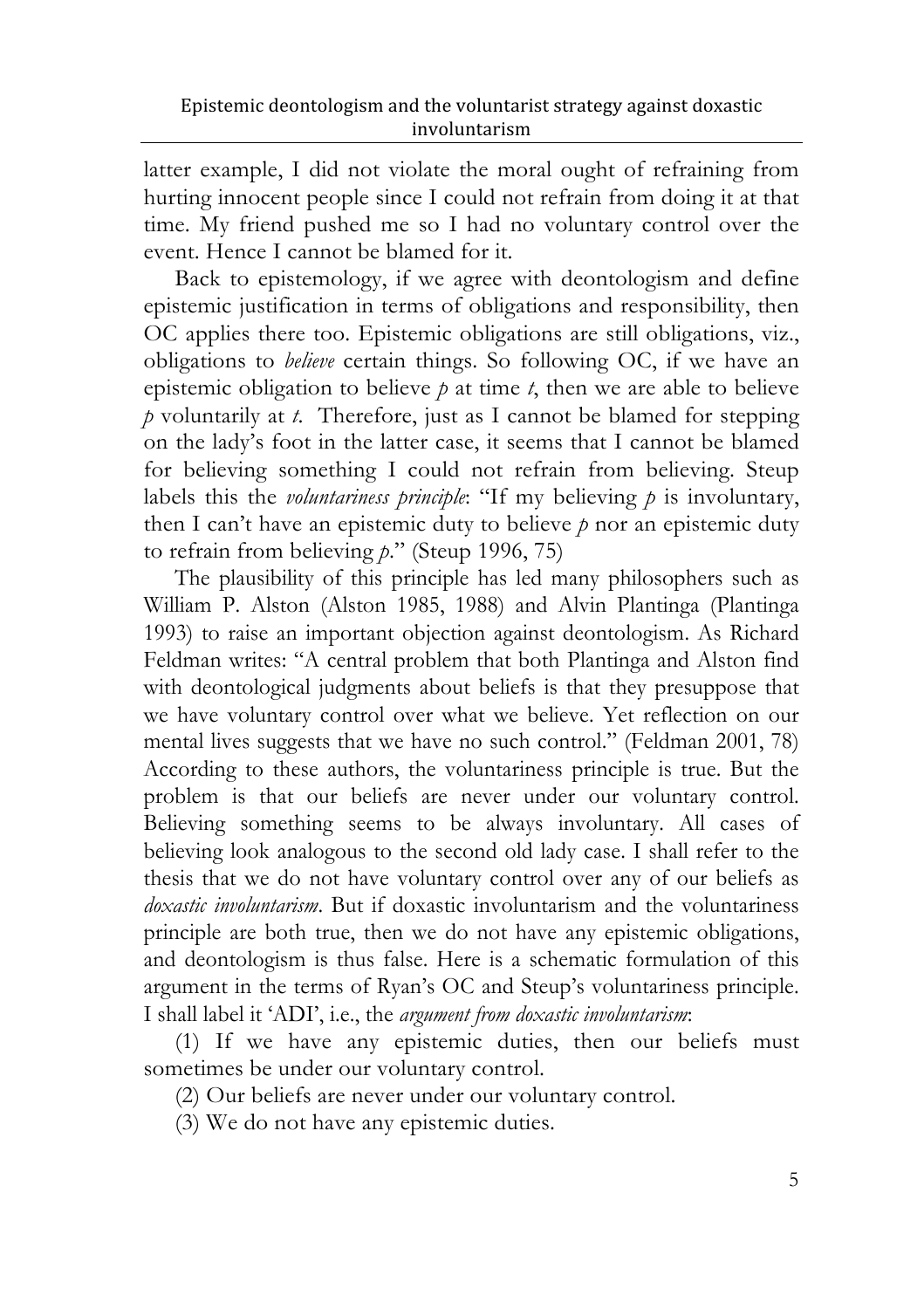Premise (1) is an epistemic version of OC, premise (2) is doxastic involuntarism, and (3) is the conclusion implying that deontologism is false. Thus stated, (2) is quite vague however. For one thing, what does it mean to say that something is not under our voluntary control? Because of its simplicity and its intuitive plausibility, I shall follow Steup's definition of involuntariness: "S believes *p* involuntarily if and only if *S* believes *p* and *S* cannot refrain from believing *p*" (Steup 1996, 74)*.* That being said, a further clarification of (2) is needed. An important distinction has to be made concerning doxastic involuntarism, and it will turn out to be crucial.

#### **3. Two Interpretations of Voluntarism and ADI**

Although we know what 'being able to refrain from' means, it is not clear what it is that doxastic involuntarism says we cannot refrain from doing. Premise (2) of ADI denies *voluntarism* about beliefs, that is, the claim that our beliefs are sometimes under our voluntary control. But what does it mean to say that our beliefs are not 'under our voluntary control' or that we 'cannot refrain from believing *p*'? Voluntarism can be interpreted in two ways. It can mean either being able to refrain from (A) *causing* the forming of a belief, or (B) *forming* a belief. Of course, these two concepts are still very vague. So here is a paradigmatic example that will illustrate what I take them to mean and how they differ.

Suppose you enter a room where the lights are off and you want to believe that they are on. There are at least two conceivable ways in which you can achieve that goal. The first is simply to turn the lights on. The lights will thus be on and you will see it. Then as a result of seeing it, you will start believing that they are on. Your voluntary action of turning the lights on thus causes your forming the belief that they are on. That would be a case of what I called (A) 'voluntarily causing the forming of a belief'. In other words, a case of doing something that will make you believe what you want to believe. This is a possible understanding of voluntarism because it is a sense in which you can say that your belief is under your voluntary control. Had you decided to leave the lights off, you would not have believed that they are on. So since you could have decided to leave them off,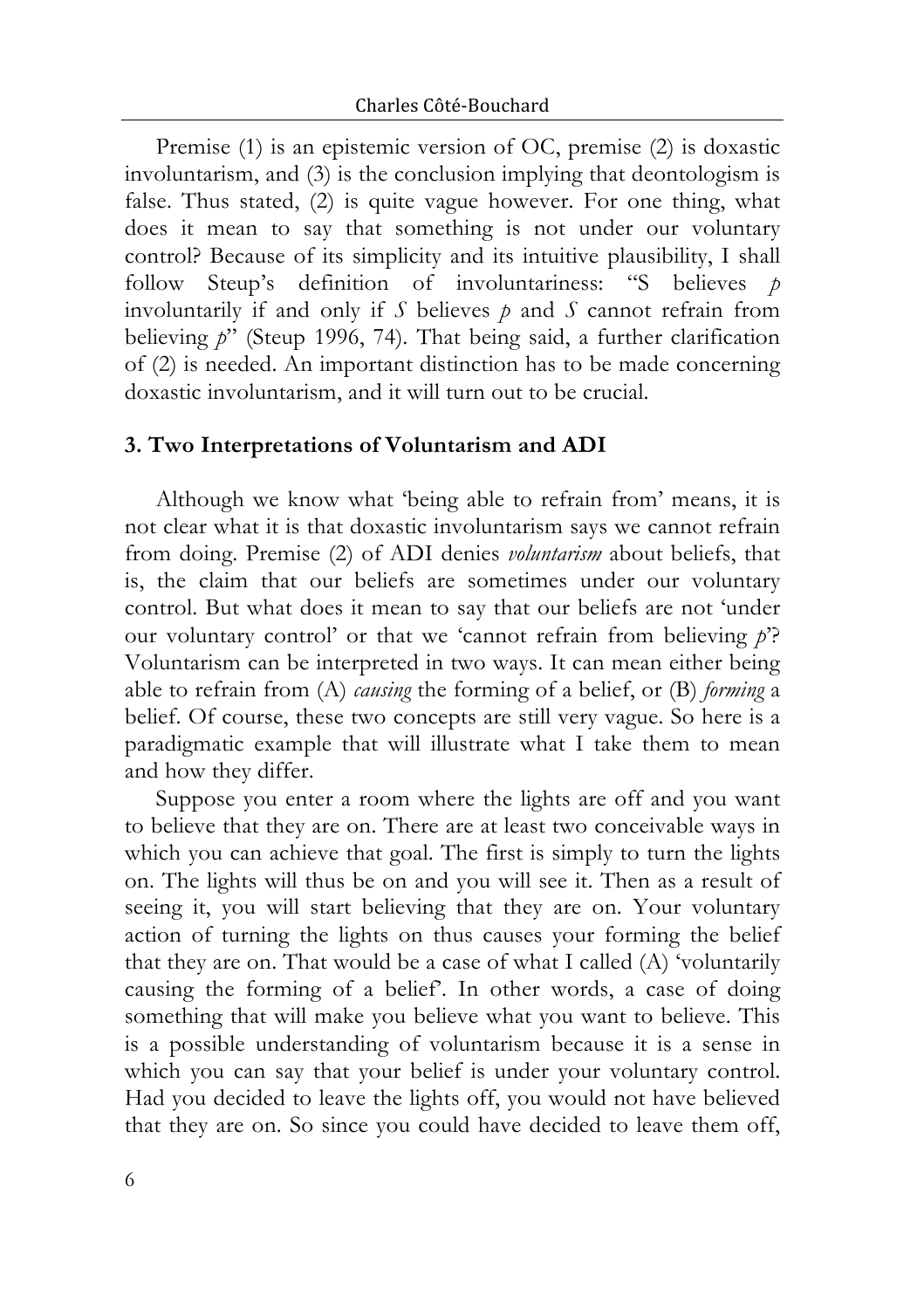you could have refrained from causing you to believe that they are on. This is, in a way, to have control over your belief.

The second possible meaning of voluntarism, i.e., of exercising voluntary control over your belief, is more direct. Suppose you want to believe that the lights are on. But instead of turning the lights on again, you leave them off, and simply start believing that they are on, despite the evidence. Instead of merely doing something that will cause the forming of that belief, you directly and voluntarily *form* that belief. That would be a case of what I called (B) 'voluntarily forming a belief'. This is another possible interpretation of voluntarism about belief. It is another conceivable sense in which you are exercising voluntary control over your belief. In the example, you could have refrained from forming the belief that the lights are on.

These two interpretations of voluntarism entail two different interpretations of ADI. In both cases, it is plausible to say that, in some sense, I *voluntarily* believe that the lights are on. But it is clear that these two types of voluntarism do not share the same intuitive plausibility. As the second part of the lights example shows, (B) (voluntarily forming a belief) is very hard to imagine. The situation described in the example is quite implausible. Intuitively, it does seem that as long as we see that the lights are off, we cannot help believing that they are off. Once we are aware of evidence showing that *p*, it seems beyond our capacity to sincerely believe ¬*p*. As Alvin Plantinga writes: "You offer me a million dollars to believe that the population of the United States exceeds that of China; I can try my hardest, strain to the uttermost; it will be in vain." (Plantinga 1993, 24) In contrast, the triviality of the first lights example shows that (A) is obviously possible. There are many things I can voluntarily do that will make me believe something.

So on the one hand we have (A) which is obviously possible, and on the other we have (B) which, on the face of it, looks impossible. Therefore, I claim that if the argument from doxastic involuntarism (ADI) is to have any strength whatsoever, it cannot understand (2) in terms of (A). More schematically, the argument is toothless if it means what I shall call ADI\*: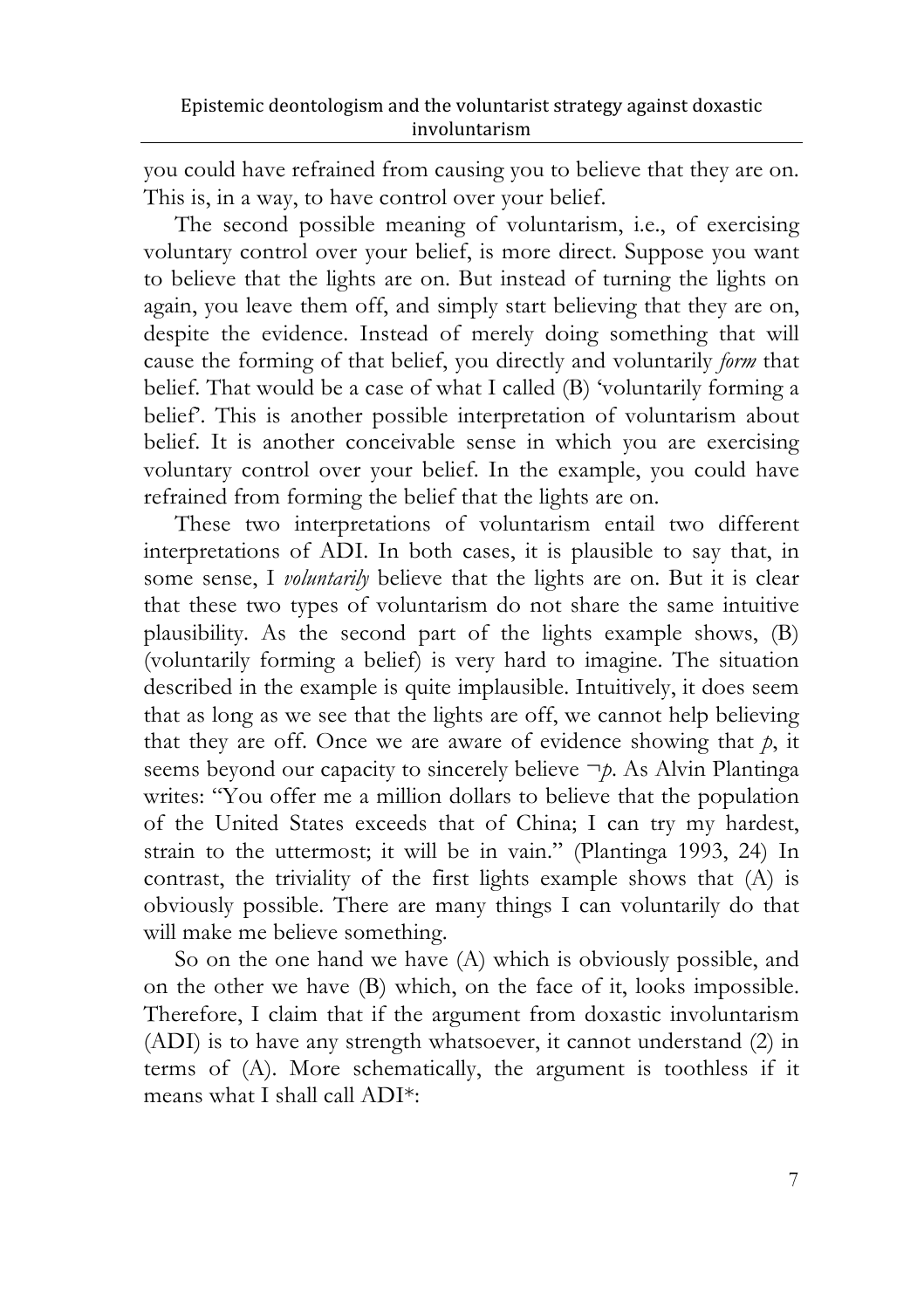(1\*) If we have epistemic duties, then we must sometimes be able to voluntarily *cause the forming* of our beliefs, i.e., to do (A).

(2\*) We are never able to voluntarily cause the forming of our beliefs.

(3) We do not have any epistemic duties.

As I said, (2\*) is obviously false. It is shown by the first part of the lights example. Hence if ADI means ADI\*, then ADI is obviously unsound. The only way ADI will have any force then is if it understands (2) in terms of (B) instead. More schematically, the argument is toothless *unless* it means what I shall call ADI\*\*:

(1\*\*) If we have any epistemic duties, then we must sometimes be able to voluntarily *form* our beliefs, i.e., to do (B)

(2\*\*) We are never able to voluntarily *form* our beliefs.

(3) We do not have any epistemic duties.

As I said, the falsity of  $(2^{**})$  is not obvious at all. ADI\*\* thus seems a lot more convincing than ADI\*. Therefore, if we apply some sort of principle of charity in our interpretation of ADI, then ADI<sup>\*\*</sup> is a much better candidate than ADI\* for being what ADI means. To put it another way, attacking ADI by refuting only ADI\* would be a straw man fallacy. If this is true, then we have a criterion for a good objection against ADI: *any good objection against ADI will have to be an objection against ADI\*\* and not merely against ADI\**.

### **4. The Voluntarist Strategy: Two Attempts**

8 Deontologists then have the choice between at least two strategies against ADI\*\*. First they can reject premise (1\*\*) and claim that we have epistemic obligations despite not being able to voluntarily form our beliefs. Or they can reject premise (2\*\*) instead and claim that we are sometimes able to voluntarily form our beliefs. I shall call the latter option the *voluntarist* strategy. There are at least two major examples of voluntarist replies in the recent literature: the one proposed by Carl Ginet (2001) and the one from Brian Weatherson (2008). My general claim in this section is that in light of the criterion that I just introduced, none of these two attempts succeeds in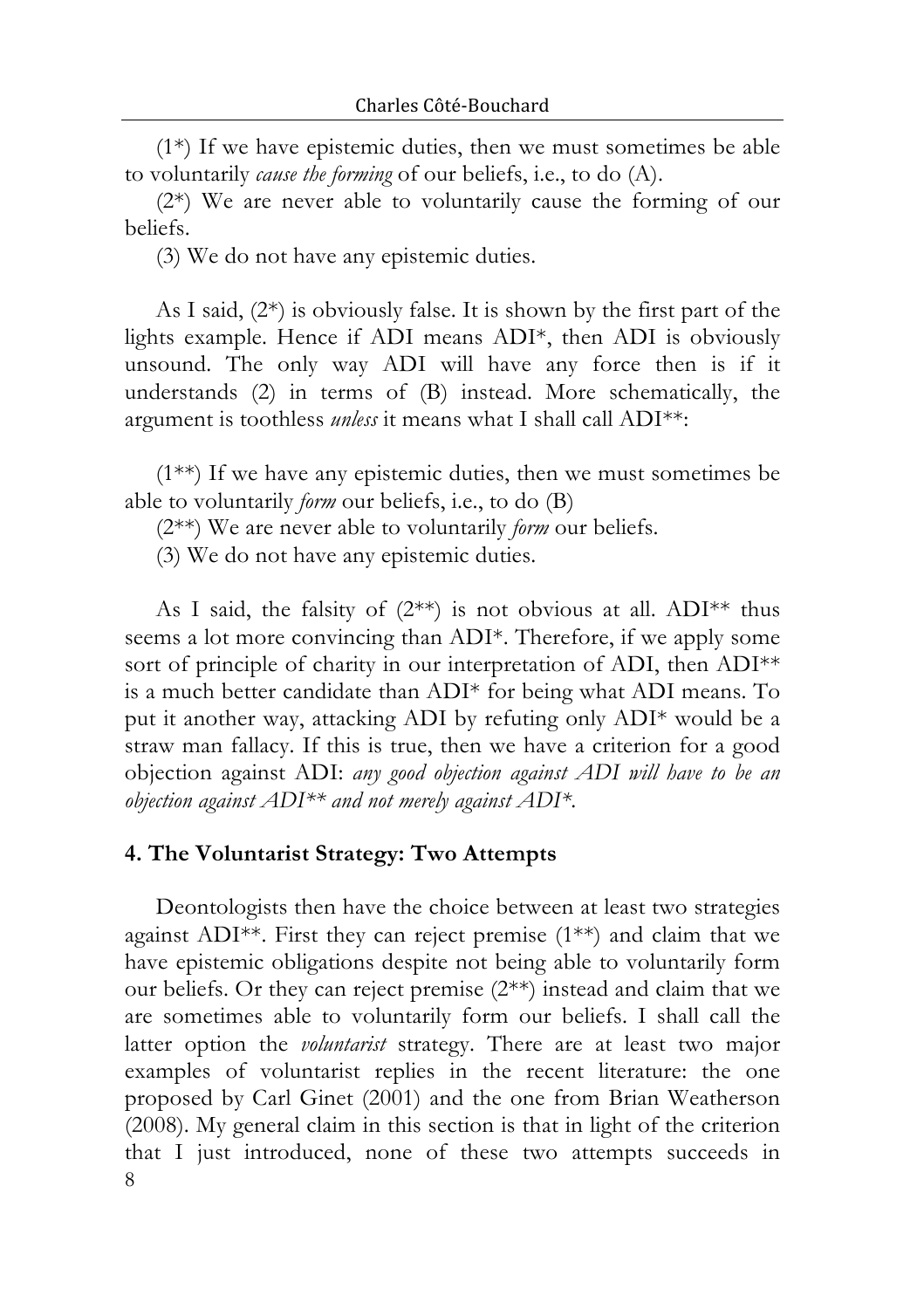refuting ADI\*\*. Both proceed by giving a series of hypothetical cases that are supposed to show that premise (2) is false. Given the distinction between (A) causing the forming of a belief, and (B) forming a belief, I want to show that these alleged counter-examples can all be described as mere cases of (A). However, according to my criterion, it is examples of (B) that are required. Only they can falsify (2\*\*) and hence refute ADI\*\* (which is the criterion for being a good objection against ADI). My argument is that if an alleged counterexample to (2) can be convincingly described as a mere case of (A), then it is not really a counter-example to (2) since it is not a counterexample to (2\*\*). But as a matter of fact, all of them can be thus described. Therefore I conclude that none of the cases succeeds in refuting ADI.

The first two cases are from Ginet (2001). According to him, we can clearly observe people "coming to believe something just by deciding to do so" (Ginet 2001, 63). Despite what the involuntarists say, our everyday experience is full of situations where we seem to be displaying this ability. Therefore it is false to say that our beliefs are never under our voluntary control. To show this, Ginet starts by giving two examples of people deliberating over believing  $p$  or  $\neg p$ , and then deciding to believe one rather than the other.

*Case #1*: Sam is on the jury of a trial. He has to decide whether the accused is guilty or not. He hears the testimony of a witness and realizes that if what the witness says is true, then the defendant cannot be guilty. Therefore, Sam has to decide whether he should believe the witness or not. After deliberation, he decides to believe that what the witness said was true. Thus he claims that the accused is not guilty. (Ginet 2001, 64)

*Case #2*: Sue is in a poker game and she is the only one besides Hank who has not folded. She has a very good hand and she is convinced she will win. But then, Hank raises by a large sum, even though it is almost impossible that he has better cards. Now she has to choose between believing that Hank is bluffing and believing that he is not. On the one hand, he seems very nervous so he could very well be bluffing. But on the other, he could be faking it in order to make Sue believe that he is bluffing, and thus make her bet more. However, this is possibility is quite implausible since Hank has never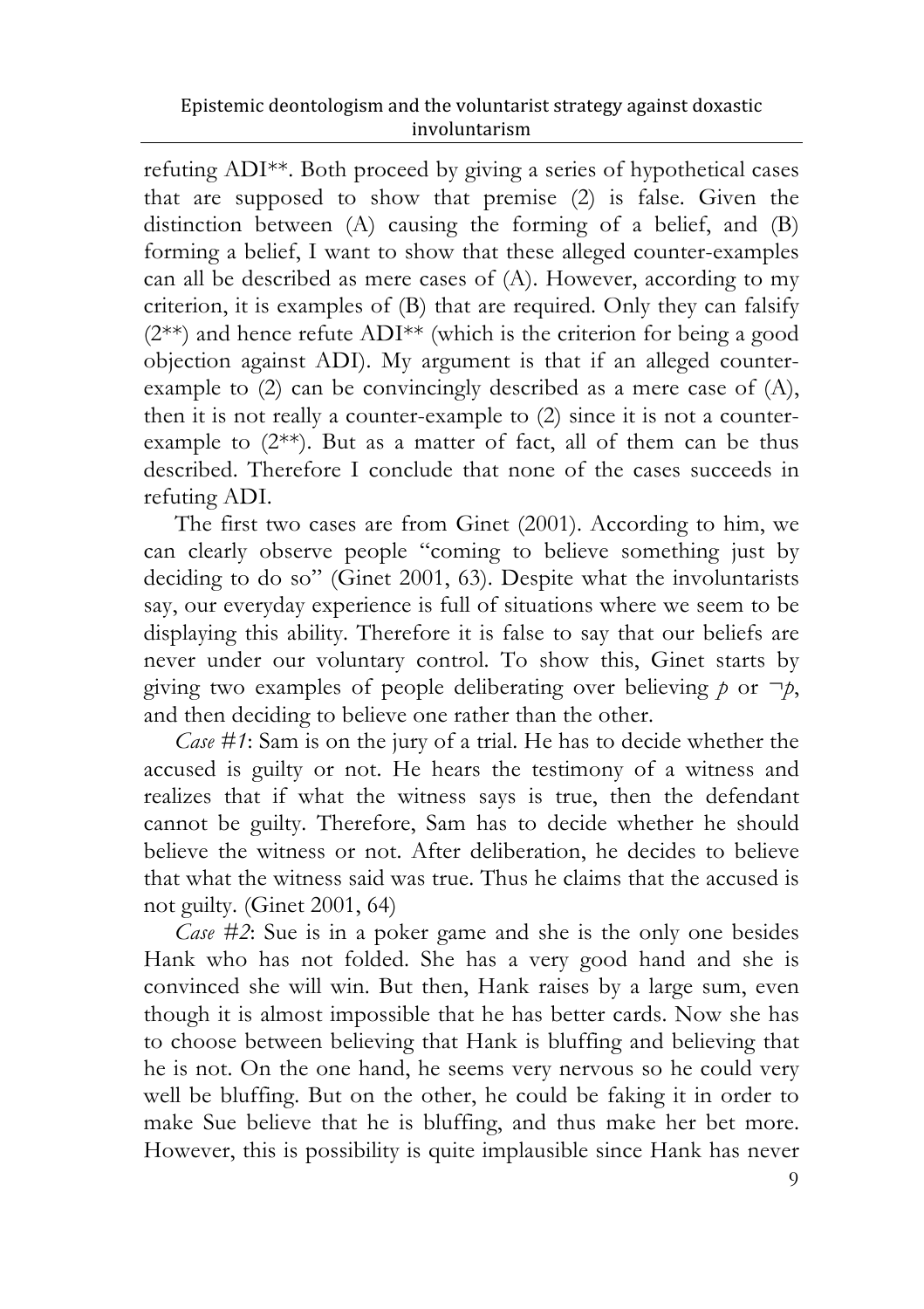done such a thing. Sue knows him to be a very bad liar. Therefore, she decides to believe that he is in fact bluffing, and that he is just nervous about bluffing, so she meets his raise. (Ginet 2001, 64)

*Reply to cases #1 and #2:* According to Ginet, Sam and Sue voluntarily decide to believe one thing rather than another. But in what sense? Do they form a belief directly or do they merely cause the forming of a certain belief? The latter description is more appropriate. What they do voluntarily (and hence what they could have refrained from doing) is the deliberation. They decide to examine the evidence to which they have access, and they come to see which option is the most consistent with the evidence. Then, the outcome of this deliberation causes the forming of a certain belief. Sam voluntarily compares the reasons there are to believe that the witness is telling the truth, with the reasons to believe that he is lying. Sue voluntarily compares the reasons to believe that Hank is bluffing, with the reasons to believe that he is not. When it becomes clear what the pros and cons are, one option turns out to have more reasons on its side than the other. *As a consequence* of realizing that there are more reasons to believe  $p$  rather than  $\neg p$ , they come to believe  $p$ . As soon as they see that the evidence obviously points toward *p*, they cannot help believing  $p$ . The only way they could believe  $\neg p$  would be to reexamine the evidence more carefully. Maybe then ¬*p* would appear more plausible after all. In that case, they would come to believe  $\neg p$ , not because they decided to form the belief that  $\neg p$ , but because they decided to reexamine the evidence. If we go back to the example of the lights, the outcome of your (voluntarily) turning the lights on is the lights being on. As soon as you become aware of that outcome, you cannot help believing that the lights are on. The same happens to Sam and Sue. The outcome of their voluntarily examining the evidence is that one option appears to be more convincing than the other. As soon as they become aware of that outcome, they cannot help believing that option rather than the other. Cases 1 and 2 are thus examples of voluntarily causing the forming of a belief rather than examples of voluntarily forming a belief. They falsify (2\*) but not (2\*\*). Therefore, contrary to what Ginet claims, they do not refute ADI.

10 The next two cases are also from Ginet but they are slightly different. They are examples of people deciding to believe certain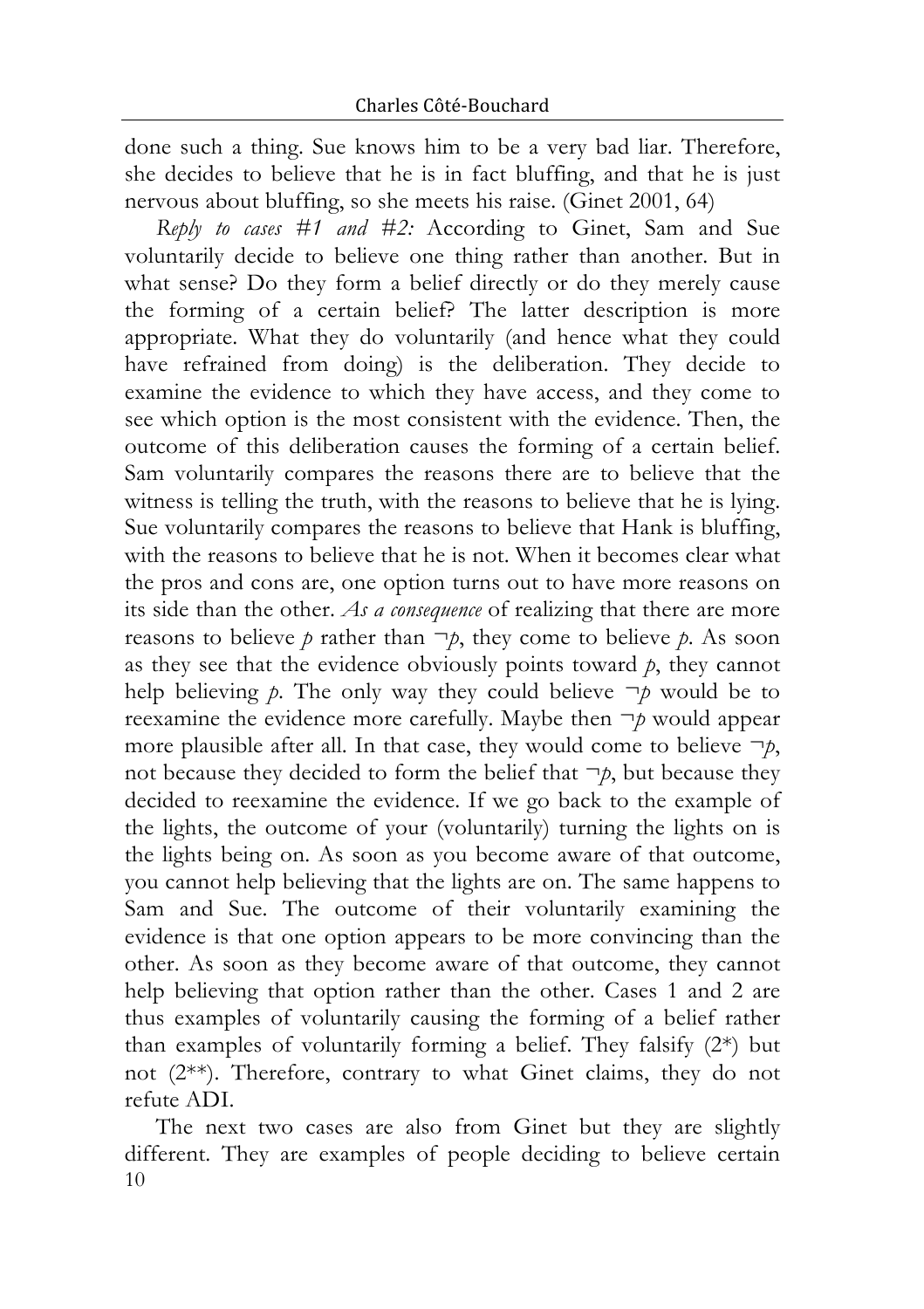things for practical or pragmatic considerations, i.e., because it is more convenient or because it serves their personal interest. That shows, according to Ginet, that we have voluntary control over our beliefs.

*Case #3*: Earlier today, Sue asked Sam to bring her a book from his office. She absolutely needs that book. But now she is worried because Sam has often forgotten such things in the past and she wonders if he will remember this time. However, Sue thinks that it would cause too much inconvenience to get in touch with him, and interrupt his work. Furthermore, spending all day wondering whether he'll remember will make her too anxious. For all these reasons, she decides to stop worrying, and believe that he will remember to bring the book. (Ginet 2001, 64)

*Case #4*: Carl and his wife leave for a road trip. They are 50 miles from home when Carl's wife asks him if he locked the front door. At first he thinks that he did but he starts to doubt. He realizes that his memory of his locking the door is not clear at all. He might have forgotten. However, it would be a great inconvenience to turn back and verify. It would also be an inconvenience to keep worrying about it. For these reasons, he decides to believe that he locked it. (Ginet 2001, 64)

*Reply to cases #3 and #4:* There seems to be two possible interpretations of 3 and 4. The first is to see them as the opposite of 1 and 2. That is, instead of deciding to examine carefully the evidence and deliberate, Sue and Carl voluntarily refrain from deliberating. For pragmatic reasons, they decide to be epistemically irresponsible. They decide to refrain from examining carefully the evidence that they have. They avoid reflection and stick with the reasons that support the most convenient belief *p*. Instead of seeking truth, they seek the satisfaction of their own interest. They choose to pay attention only to the reasons that support  $p$ , or at least they give an unfair consideration to the reasons that support  $\neg p$ . The outcome of that phony deliberation is obviously that  $p$  seems much more plausible than ¬*p*. So, recalling the lights example, the outcome of your (voluntarily) turning the lights on is the lights being on. As soon as you become aware of that outcome, you cannot help believing that the lights are on. In the same way, as soon as Sue and Carl become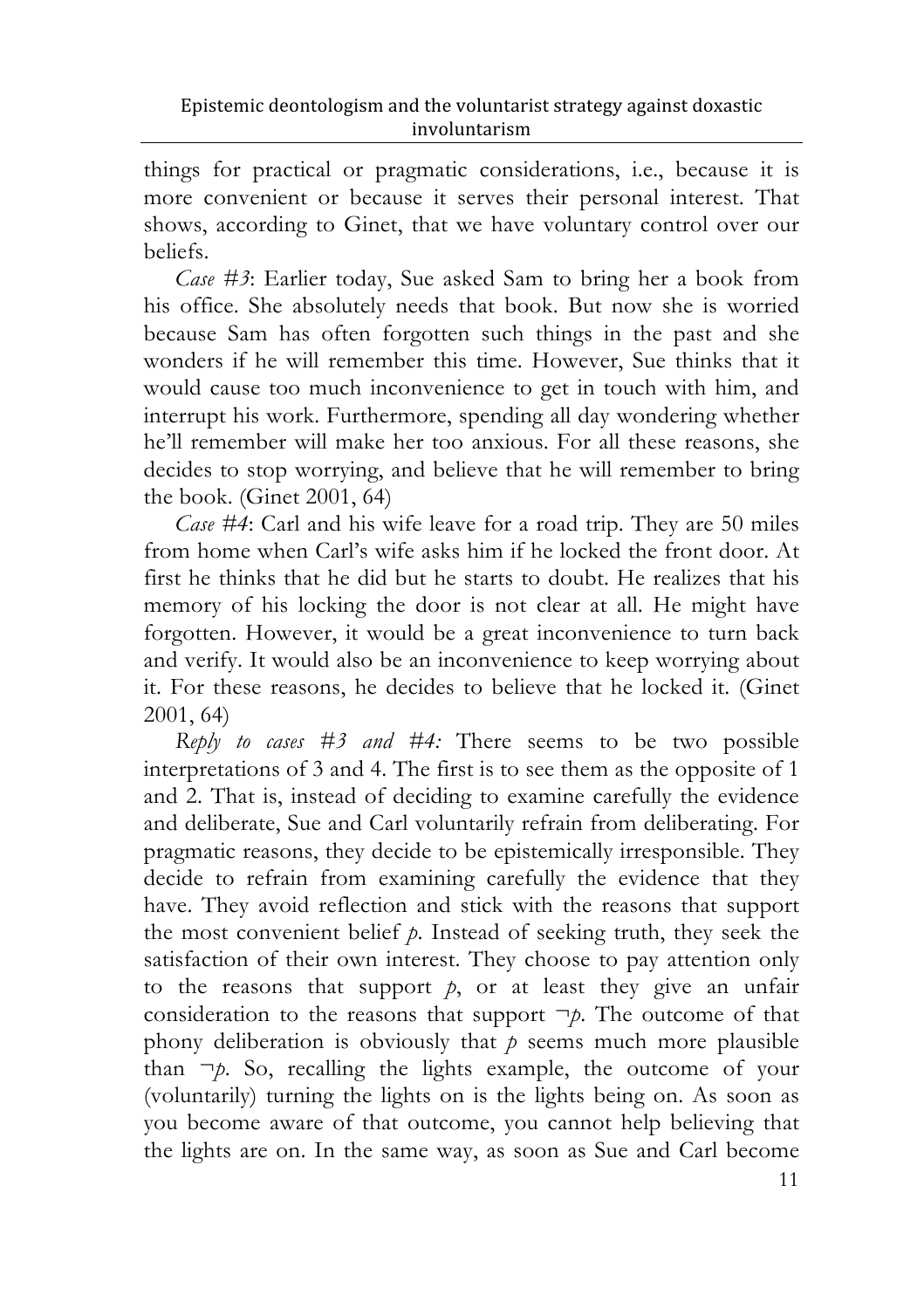aware that  $p$  is plausible (this being the outcome of the phony deliberation), they consequently form the belief that *p*. They cannot avoid forming it. What they could have avoided (hence what is voluntary) is the partial examination of reasons. The formation of the belief that  $p$  is the consequence, while the phony deliberation is the cause. On this first interpretation, cases 3 and 4 are therefore cases of (A) voluntarily causing the forming of a belief rather than examples of (B) voluntarily forming a belief. Hence they do not falsify  $(2^{**})$ , and do not count against ADI.

The second possible interpretation of 3 and 4 is more straightforward and even more threatening to the relevance of those examples for deontologism. It is to say that Sue and Carl do not actually believe what Ginet claims they decided to believe. On this alternative interpretation, even though Sue says she believes that Sam will remember to bring her book, this is not what she actually believes. In the same way, even though Carl says he believes that he locked his door, this is not what he actually believes. They may believe that they believe the convenient belief  $p$  but this is unjustified and false. After all, what reasons do they have to believe that they believe *p*? They have much more reasons to believe that they believe ¬*p*; namely that they are aware of good reasons to believe ¬*p*. If this is right, then not only cases 3 and 4 are not cases of (B), but they are not even cases of (A). Since Sue and Carl do not really believe *p*, they are not even causing the forming of a belief. Hence 3 and 4 falsify neither  $(2^*)$  nor  $(2^{**})$ . This interpretation therefore makes these cases even more useless for defending deontologism. No matter which of the two interpretations is right, they both conclude that 3 and 4 do not falsify (2\*\*). Hence it seems fair to conclude that they do not count against ADI.

12 The next two cases from Brian Weatherson (Weatherson 2008) display a different feature. We often make mistakes and form false beliefs. In many of these cases, there is nothing we could have done to avoid the error. In some other situations however, we could have avoided the mistake by being more epistemically careful. For Weatherson, there are skills at being a believer, and we can use those skills voluntarily through self-control. He gives two examples in which a lack of such skills is involved. In the first example, the agent fails to consider carefully a realistic hypothesis, and in the second, the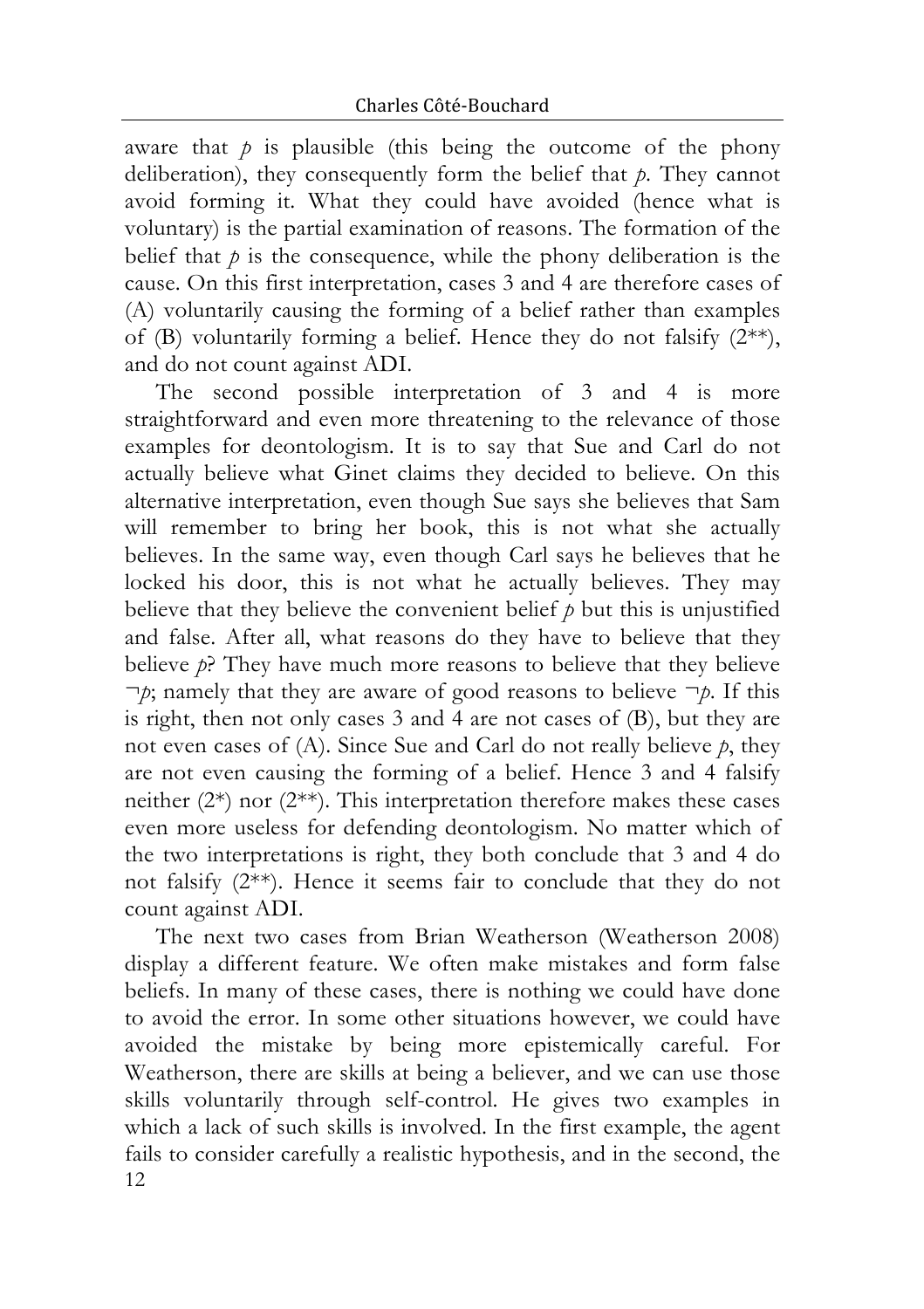agent takes an unrealistic hypothesis too seriously. In both cases, Weatherson claims, the agent could have done otherwise: he could have formed his beliefs in a more skillful way. Since he could have done otherwise, he does have voluntary control over some of his beliefs. Hence we do have epistemic obligations.

*Case #5*: Mark has to get the groceries this week for him and his roommates. He looks in the fridge and sees a carton of orange juice. Consequently, he forms the belief that there is still orange juice left and he infers that he does not have to buy any. So he gets the groceries and does not buy any orange juice. But as a matter of fact, his belief is false. There is no orange juice left. There is indeed a carton in the fridge, but it is empty. It was put there by one of his roommates. When Mark finds that out, not only is he angry with his roommate, but he is also angry with himself. Inferring the presence of orange juice from the sole presence of a carton was epistemically careless. Given the character of his roommates, the possibility of the carton being empty in the fridge was a live one. Forming the belief that there was orange juice left on the sole basis of the presence of a carton in the fridge was hasty. But he could have avoided forming that false belief. How? By considering all of the live possibilities given the evidence. Since the carton being empty in the fridge was among the live possibilities, he could have avoided forming his false belief if he had exercised self-control, and considered all the realistic possibilities. This is something he could have done voluntarily. But if Mark could have avoided forming the belief that there was orange juice left, then he had voluntary control over this belief. (Weatherson 2008, 552-554)

*Case #6*: Mark is watching his favorite football team and they are losing by a very large margin. His team is very bad and there is not much time left in the game. His roommates are going to watch a movie but Mark does not want to come with them. He wants to keep watching the game because he believes his team might come back. However one of his friends shows him that his belief is ridiculous. Even if a comeback is possible in principle, it is highly implausible. That convinces Mark who then changes his mind and forms the belief that his team will lose. (Weatherson 2008, 552-554)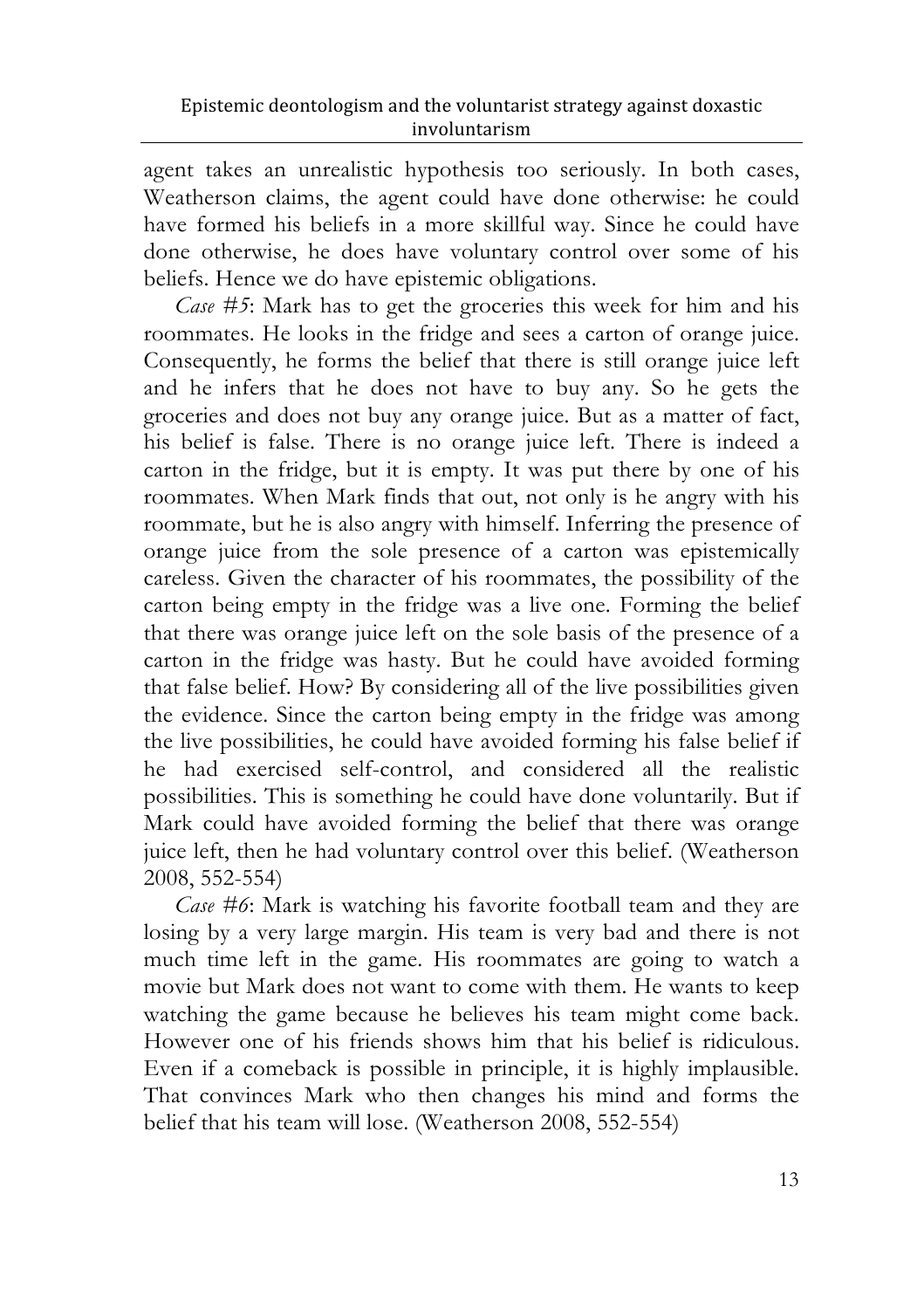*Reply to cases #5 and #6*: Weatherson claims that in both cases, Mark could have exercised self-control in order to be more epistemically responsible and skillful. It was within reach. If he had done that, he would have had better beliefs. Hence in a sense, he could have refrained from believing falsely. Therefore, our beliefs are sometimes under our voluntary control. However, as with the previous cases, 5 and 6 look more like situations where the agent is voluntarily causing the forming of a belief than situations where he voluntarily forms one.

In both cases, Mark could have avoided being epistemically irresponsible. He could have examined the evidence in a more skillful way. In 5, he could have decided to consider what was in fact a plausible possibility. In 6, he could have refrained from taking seriously an implausible possibility. What would have happened if he had done that? In 5, he would have seen that there was no juice left. In 6, he would have realized the implausibility of his team coming back. As a consequence of realizing those two states of affairs, no doubt Mark would have formed the belief that there was no more juice in 5, and that his team would loose in 6. So in this description, Mark could have done something voluntarily that would have caused himself to form certain beliefs. If he had (voluntarily) chosen to be more careful, different beliefs would have followed (involuntarily). Just like you can cause yourself to form the belief that the lights are on by turning them on, Mark could have caused himself to believe that there is no more juice, and that his team will loose if he had been more skilful at considering his evidence. Therefore, both 5 and 6 appear to be cases of  $(A)$ , and none of them falsifies  $(2^{**})$ .

Since all six cases can plausibly be described as cases of causing the forming of a belief, it follows that they are all merely refuting  $(2^*)$ , and not (2\*\*). Therefore, neither Ginet's nor Weatherson's examples refute ADI\*\*. Given my claim that being an objection against ADI\*\* is the criterion for being a good objection against ADI, they also fail to refute ADI.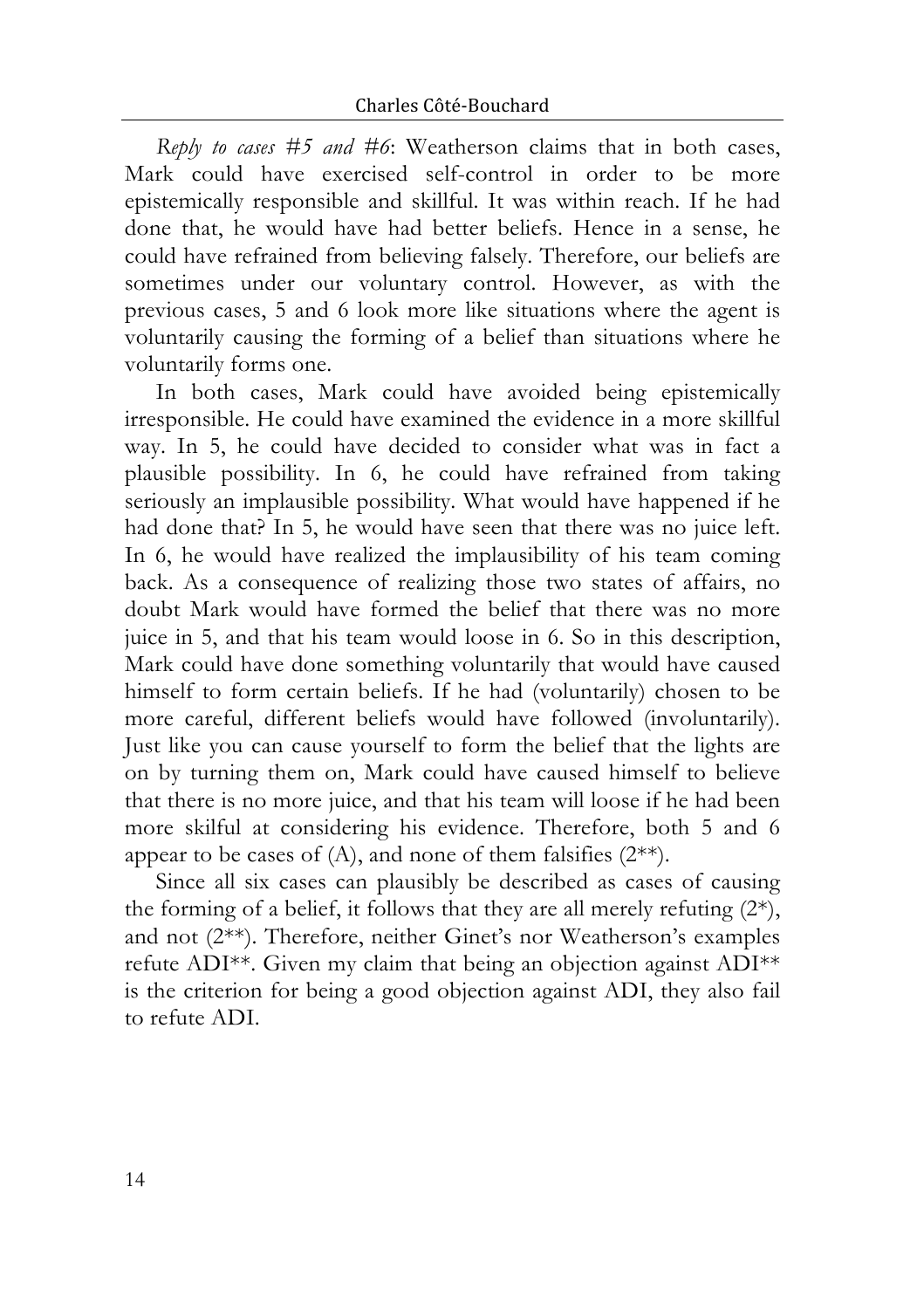## **5. Conclusion**

In the preceding section, I examined the voluntarist arguments of two authors, which consisted in the presentation of putative counterexamples to (2). I claimed that these attempts failed because they did not meet the criterion for a good objection against ADI. Of course, I am not claiming that the failure of Ginet's and Weatherson's counterexamples entails that the voluntarist strategy could not possibly work. However, I want to make the weaker claim that the voluntarist strategy does not seem promising. If we accept what I said so far, voluntarism appears to be very hard to vindicate, and is therefore not showing any sign of future success.

As I mentioned earlier, given the distinction I introduced between (A) and (B), the voluntarist strategy against ADI can be interpreted as the rejection of either  $(2^*)$  or  $(2^{**})$ . I argued that the former interpretation cannot be right because it would merely refute ADI\*, and ADI\* is too trivially false to be what ADI means. Therefore, I concluded that the voluntarist strategy could only be successful in refuting ADI if it falsified (2\*\*). So either (2\*\*) is false, or voluntarism is false. Either we show that  $(B)$  – voluntarily forming beliefs – is possible, or we give up voluntarism. But given what I said so far, voluntarism seems to be very hard to defend. The deeply counter-intuitive character of cases like the second lights example is compelling. It shows in a clear way the intuitive plausibility of (2\*\*). Moreover, the failure of the examples of Ginet and Weatherson illustrates how difficult it is to come up with a convincing example showing that it is possible to (B) voluntarily *form* a belief. Falsifying (2\*\*) thus appears to be a very difficult task. From all that, it is hard not to infer that (2\*\*) simply is what ADI is right about. But it would be rash to conclude that providing an example of (B) could never be done, and that voluntarism could not possibly be true. I do not have an argument supporting that strong claim.

However, I think the moral of my story is that deontologists should look elsewhere for an answer to ADI. My analysis of premise (2) shows that doxastic involuntarism is much harder to falsify than it first seems. It turns out to require a very strong form of voluntarism about beliefs, one whose truth seems highly dubious. Maybe